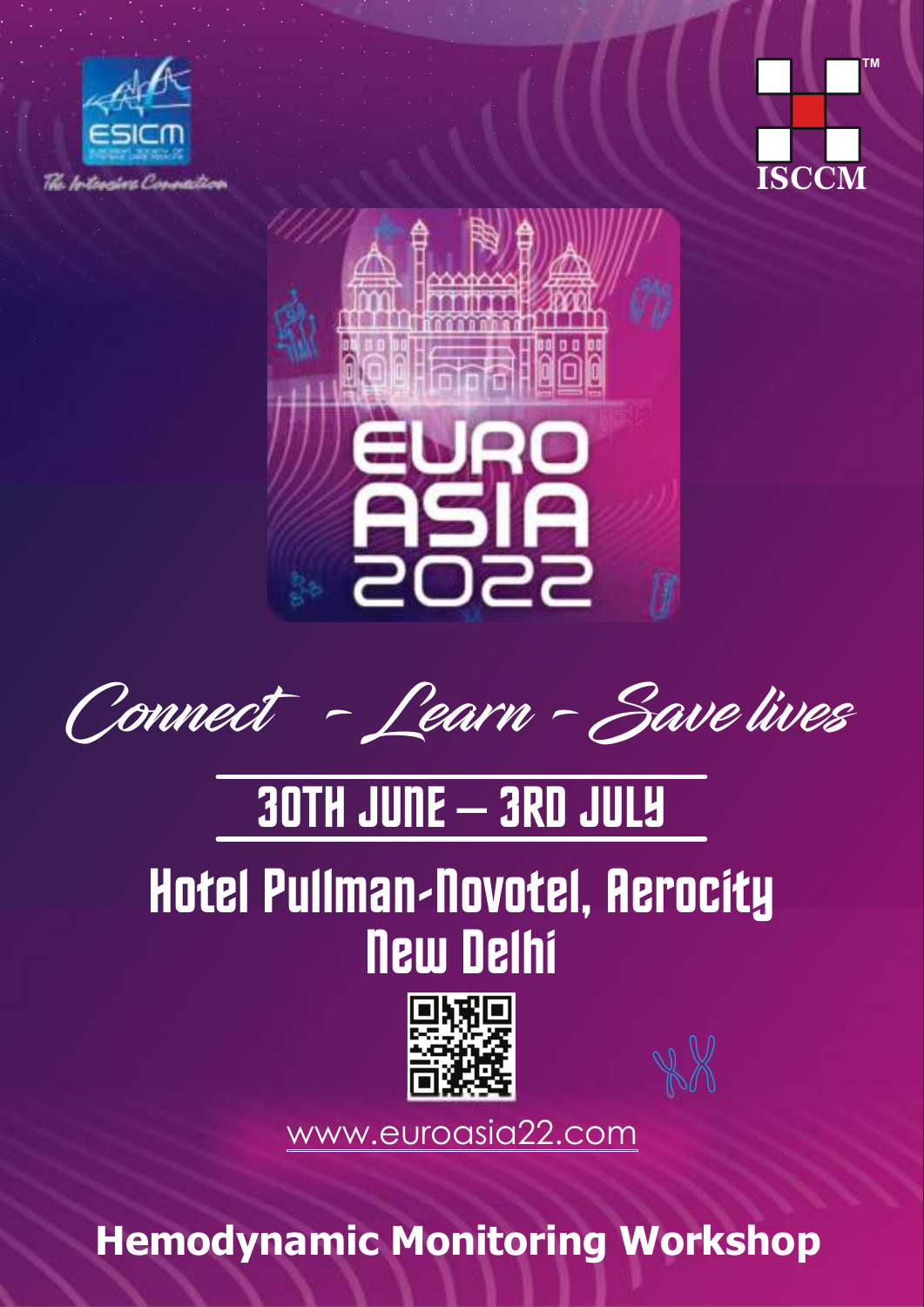## **Hemodynamic Monitoring Workshop**

**30th June – 1st July 2022**

|             | <b>- DIRECTORS</b>                                                                                 |
|-------------|----------------------------------------------------------------------------------------------------|
|             | Dr Sheila Myatra   Dr Jose Chacko   Dr Sameer Jog   Dr Maurizio Cecconi   Dr Jean-Louis Teboul     |
|             | Day1: 30th June 2022                                                                               |
| <b>Time</b> | <b>Topic</b>                                                                                       |
| 1200-1400   | Industry Lunch Symposium                                                                           |
|             | UNDERSTANDING CARDIOVASCULAR PHYSIOLOGY: FUNDAMENTALS FOR<br><b>HEMODYNAMIC MONITORING</b>         |
|             | 1400-1415 Physiology of invasive arterial pressure monitoring                                      |
|             | 1415-1430 Physiology of central venous pressure and measurements                                   |
|             | 1430-1445 Assessing cardiovascular physiology using the PA Catheter                                |
|             | 1445-1500 Understanding Venous Return                                                              |
|             | 1500-1515 Physiology of Heart Lung Interactions                                                    |
|             | 1515-1545 Discussion                                                                               |
|             | <b>WORKSTATION: 1</b>                                                                              |
|             | 1545-1615 Arterial Cannulation and ultrasound guided CVC cannulation - techniques and measurements |
|             | 1615-1645 Interpretation of data from the PA Catheter                                              |
| 1645-1715   | <b>Tea Break</b>                                                                                   |
|             | <b>ECHOCARDIOGRAPHY AND LUNG ULTRASOUND FOR HEMODYNAMIC</b><br><b>MONITORING</b>                   |
|             | 1715-1730 Transthoracic echocardiography: Initial assessment in shock                              |
|             | 1730-1745 Transesophageal echocardiography: basic views                                            |
|             | 1745-1800 Hemodynamic monitoring using lung ultrasound                                             |
|             | <b>WORKSTATION: 2</b>                                                                              |
|             | 1800-1900 Transthoracic echocardiography and Lung Ultrasound                                       |
|             | 1900-2100 Industry Dinner Symposium                                                                |
|             |                                                                                                    |

Continued...